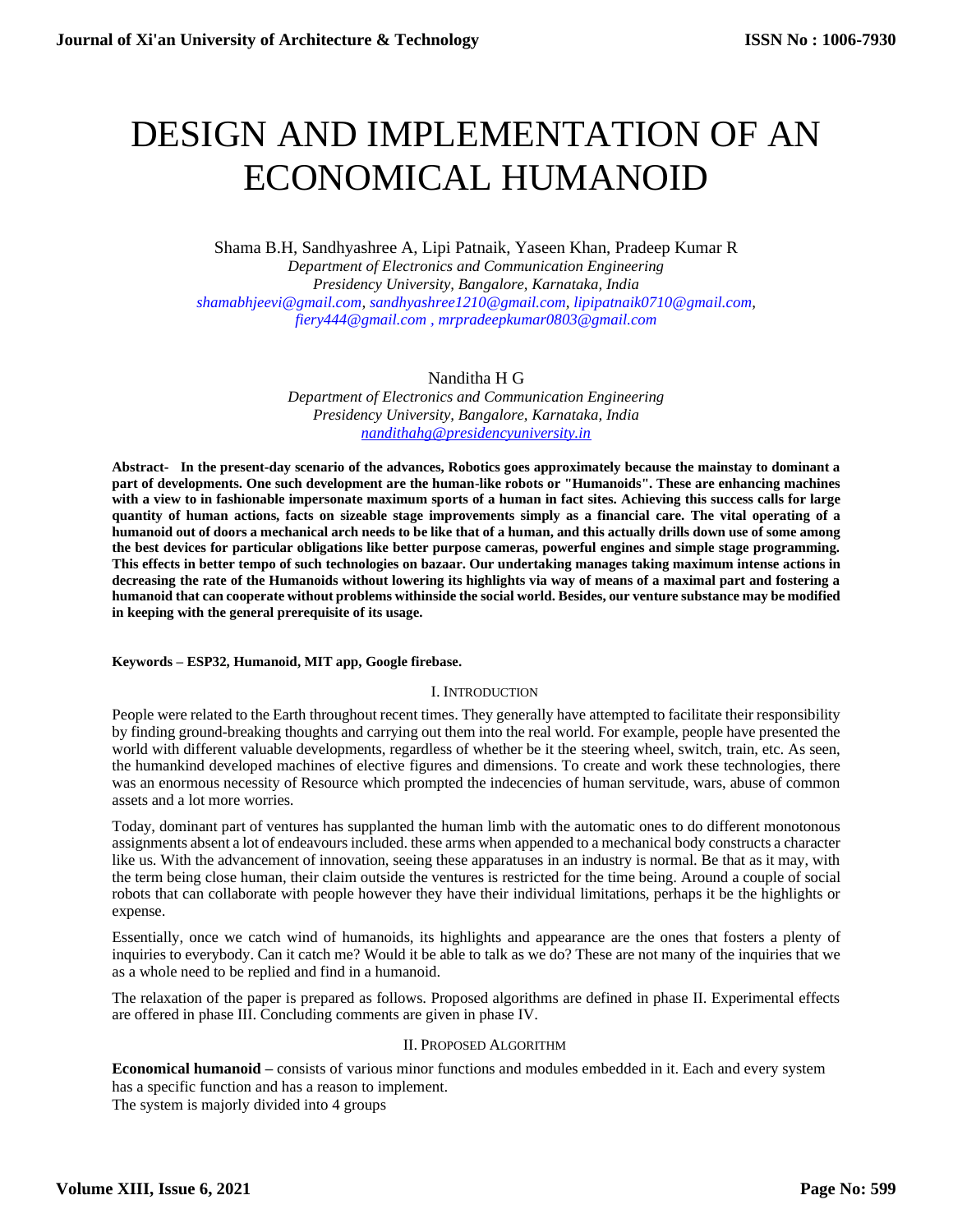- i. Obstacle detection
- ii. Motion and gesture control using MIT app
- iii. Environment monitoring
- iv. Storing data in google Firebase.



Figure 1. Working Algorithm of Humanoid

### *2.1 Obstacle Detection*

We have implemented obstacle Detection as a key feature in the Humanoid. The humanoid uses a ultrasound sensor attached at the face, serving as the eyes for the humanoid for obstacle detection. This is connected to ESP32 board. We have used an Open CV library function in ESP 32 to control the sensor. Once the object is detected, the humanoid then greets the person using its hands as a greeting gesture. It is programmed to detect any obstacle depending on any condition.



Figure 2. Placement of Ultrasonic Sensor in Humanoid

#### *2.2 Command*

The Humanoid can be controlled (movement controls) by simple commands using a smartphone. A Bluetooth module is connected to the humanoid for transmitting and receiving signal from any smartphone device via Bluetooth. The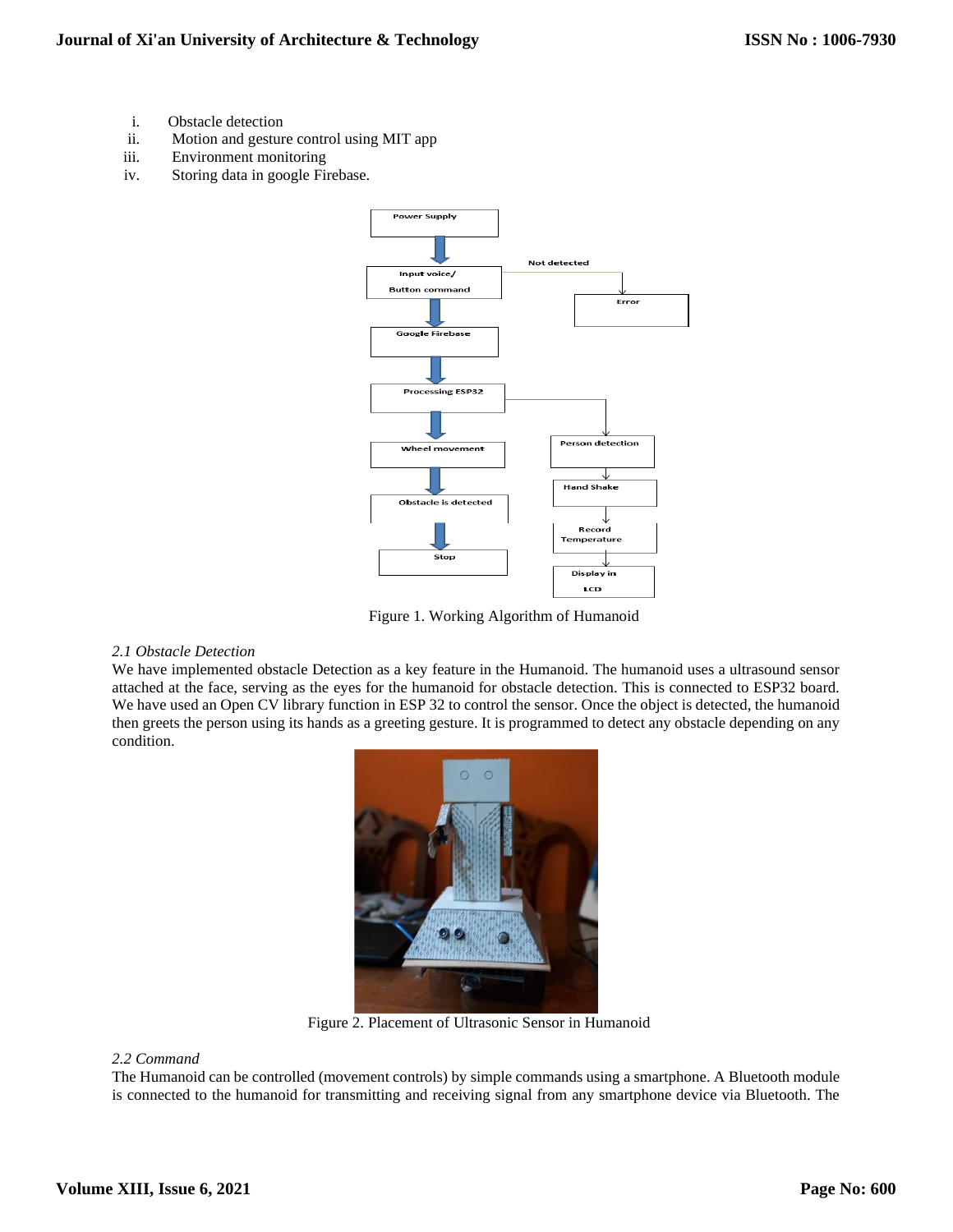smartphone should be installed with a pre-programmed Bluetooth application. Now when the user commands the humanoid using his smartphone, the Bluetooth module receives the command, and transmits the command to ESP32. As the texts matches it follows the command, all of this application is happening in real time.

| 6:38 PM <sup>O</sup>                                  | 3.1KB/s $\circledS$ ( ) |
|-------------------------------------------------------|-------------------------|
| Screen1                                               |                         |
| <b>Supervision Robot</b>                              |                         |
| <b>Robot Control</b>                                  |                         |
| <b>FRONT</b>                                          | <b>BACK</b>             |
| <b>RIGHT</b>                                          | <b>LEFT</b>             |
| <b>STOP</b>                                           |                         |
| <b>VOICE COMMAND</b>                                  |                         |
| <b>TEMPERATURE</b><br>GAS<br><b>DISTANCE</b><br>metal | 0C<br>490<br>0cm        |

#### Figure 3. Android app screen

For more precise and accurate movement controls, the humanoid needs to be controlled using a handy wireless device for more precision. Hence, we have designed a app which can control the humanoids movement more rigorous. As the app transmits data, the humanoid receives the signal and acts according to it. it has a range of 1.1kms so the humanoid can be controlled even for long distances.

#### *2.2 Hand Gestures*

A humanoid is incomplete without its hands. We have provided with a simple structured hand for lightweight body. On the shoulder where the hand meets the body a servo motor is fixed. It is controlled using an ESP32 and motor drive. Hand gestures like greetings can be performed using this servo motor powered arm. At the down bottom of the hand, we have placed a temperature sensor so that the humanoid will detect the temperature of the opposite body.



Figure 4. Servo Controlled hands with temperature sensor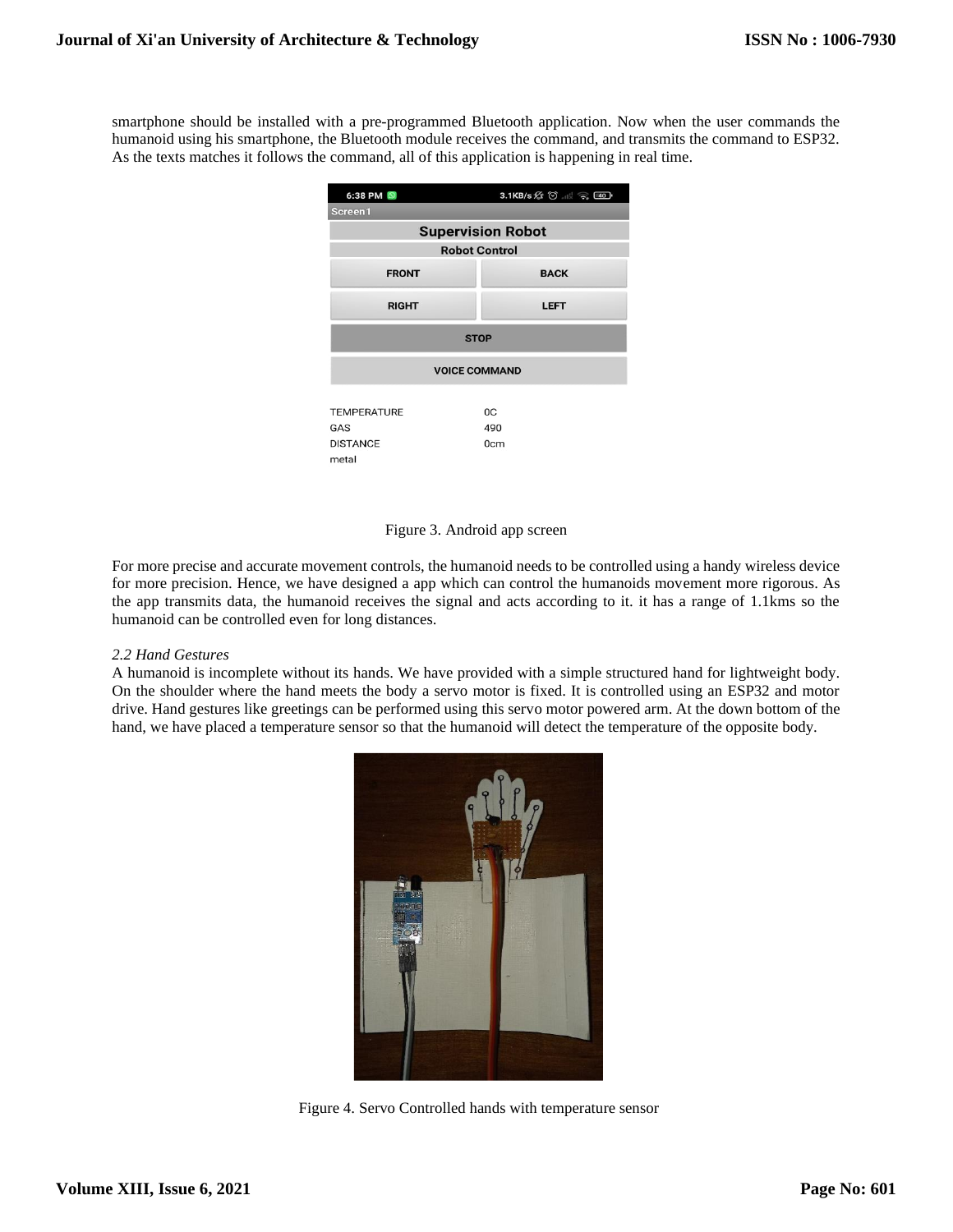*2.4 Temperature and Air Quality*



Figure 5. Temperature and Air Quality Monitoring Display

Apart from movement and commands this humanoid can perform basic temperature and air quality sensing. It uses a LM35 temperature sensor for calculating temperature. An MQ-06 air quality sensor for sensing the emission in the air. This is displayed in a small 16x2 LCD screen. All these components are connected to a single ESP32.

## IV.CONCLUSION

As the knowledge rises quickly, we have viewed robots and humanoids waged for people in productions, workshops, storerooms, and laboratories. But a humanoid which is communicating in every way thereby decreasing the danger of putting persons in industries and increasing the low-cost is always efficient to keep up with. Humanoids and robotics will offer great profits to humanity in the future. These humanoids can take the responsibilities which are deemed dirty and hazardous. Our main goal and priority remain the same, to carry out tasks without any harm done to the humans and as economical as possible. Hence these humanoids are like humans without defects. Lastly, as the skill advances, there'll be new ways to use humanoids which will be able to bring new hopes and new potentials.

## REFERENCES

[1] A.J. Ijspeert, J. Nakanishi and S. Schaal. Movement imitation with nonlinear dynamical systems in humanoid robots. IEEE Conference, Print ISBN: 0-7803-7272-7, 07 August 2002

[2]Hugh Durrant-Whyte, Nicholas Roy and Pieter Abbeel. Coupled Dynamical System Based Hand-Arm Grasp Planning under Real-Time Perturbations. IEEE Conference, Online ISBN: 9780262305969, January 2011.

[3]. Qingxiao Yu, Can Yuan, Z. Fu and Yanzheng Zhao. An autonomous restaurant service robot with high positioning accuracy. IEEE Conference, Industrial Robot 39(3):271-281, April 2012.

[4]. Adrian Rhesa, Septian Siswanto, Anto Satriyo Nugroho and Maulahikmah Galinium. Implementation of face recognition algorithm for biometrics-based time attendance system. IEEE Conference, Electronic ISBN: 978-1- 4799-6322-5, 19 January 2015.

[5]. Trifun Savić and Milutin Radonjić. One approach to weather station design based on Raspberry Pi platform. IEEE Conference, INSPEC Accession Number: 15718217, 11 January 2016.

[6]. Arkadiusz Gardecki, Michal Podpora, Ryszard Beniak and Bartlomiej Klin. The Pepper Humanoid Robot in Front Desk Application. IEEE Conference, INSPEC Accession Number: 18044800, 23 August 2018.

[7] Dipankar Nandi,etal. "The Economical Humanoid - Ellie." IOSR Journal of Engineering (IOSRJEN), 10(4), 2020, pp. 24-27.